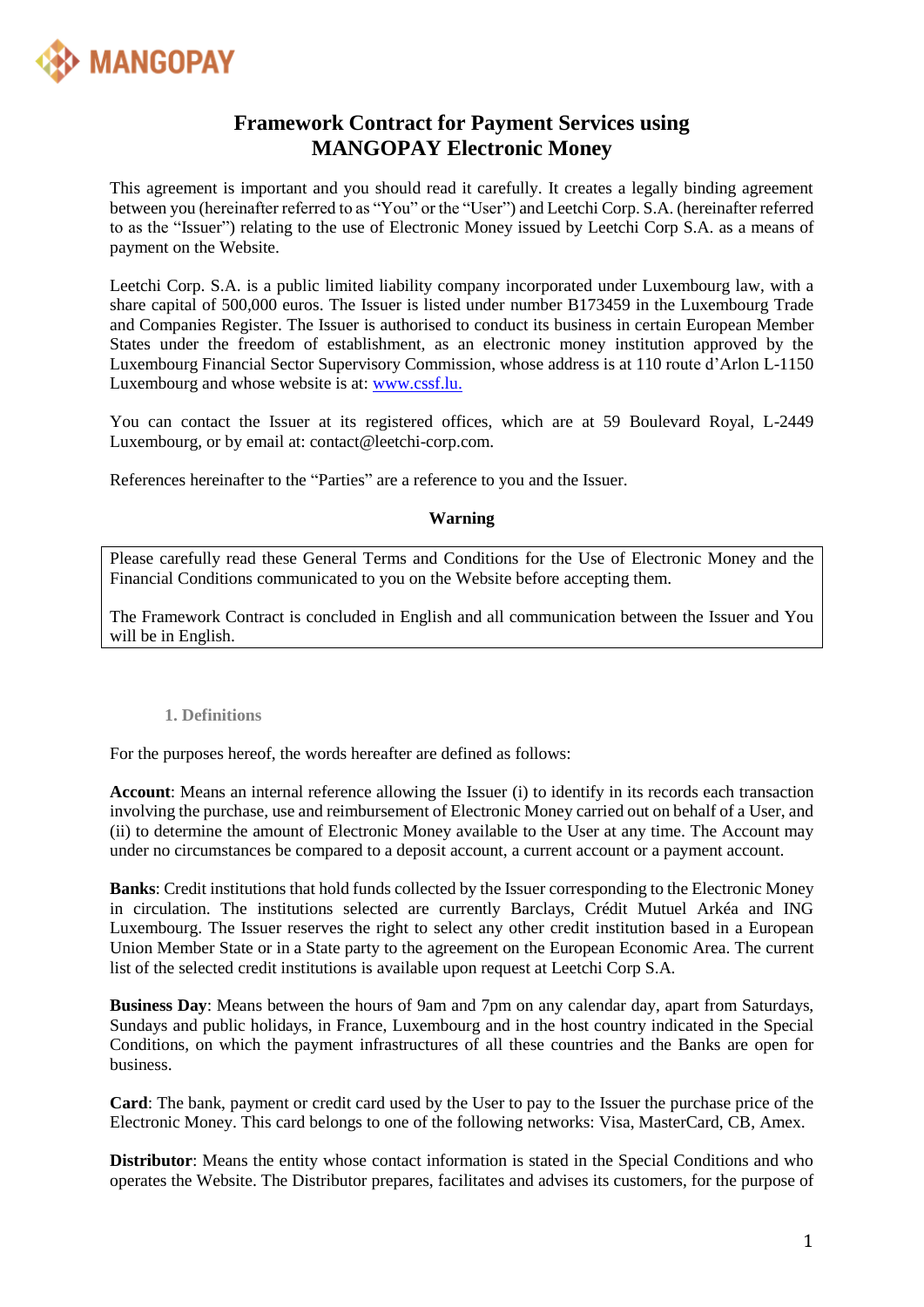

concluding the Framework Contract through the Website. It assists the customers for the duration of their relationship with the Issuer within the context of carrying out Payment Transactions, including Purchases and Reimbursements of Electronic Money. To this end, the Distributor provides each User with a dedicated user service for Payment Transactions carried out hereunder. The Distributor does not collect funds apart from those agreed in the Financial Conditions.

**Electronic Money**: Means the monetary value available at any given time that represents a debt payable by the Issuer to the User. Electronic Money is issued by the Issuer in exchange for the User's delivery of the corresponding funds and constitutes a means of payment exclusively accepted by the Recipients. The Issuer stores the Electronic Money on its server in an Account opened for this purpose.

**Financial Conditions**: Means the document comprising all the fees paid by the User for the purchase, use and management of Electronic Money, as provided in the Special Conditions of Use.

**Framework Contract**: Means the General Conditions for the Use of Electronic Money and the Special Conditions for the Use of Electronic Money.

**General Conditions of Use of Electronic Money**: Means the present document.

**General Conditions of the Website**: Means the general conditions of use of the Website concluded between the User acting as a customer of the Website and the Distributor, including those conditions governing access to the Website.

**Issuer**: Means Leetchi Corp. SA, an issuer of Electronic Money licensed in Luxembourg by the Financial Sector Supervisory Commission under reference n°3812 and entitled to conduct business in the host country indicated in the Special Conditions. The Issuer is on the list of electronic money institutions available at www.cssf.lu/surveillance/ep-eme/listes-officielles/.

**Login**: Means the data required for the Issuer to identify a User in order to carry out a Payment Transaction, consisting of a user name (valid email address).

**Order:** Means the instruction given by the User to the Issuer in accordance with the procedure specified in the Framework Contract, for the purpose of carrying out a Payment Transaction and/or Reimbursement.

**Payment Page**: Means the secure page provided by the Issuer's electronic banking provider.

**Payment Transaction:** Means the transfer of Electronic Money to the User's designated Recipient on the Website.

**Recipient**: Means the recipient of Electronic Money, being any natural or legal person acting on their own behalf, selected by the User from among the clients of the Website, who receives Electronic Money as part of a Payment Transaction. Any Recipient can also become a User upon acceptance of the Framework Contract, subject to the Issuer's prior approval. In certain cases, the Recipient may also be the Distributor, in accordance with the Special Conditions.

**Reimbursement**: Means the transfer by the Issuer upon an Order from the User, of cashless payments corresponding to all or part of the available Electronic Money held by him/her, less any costs due.

**Special Conditions of Use of Electronic Money**: Means the form to be filled out by the User on the Website containing his/her personal data and the applicable Financial Conditions for Electronic Money.

**User**: Any natural or legal person acting on their own behalf and holding Electronic Money registered in an Account opened in their name, in order to carry out one or more Payment Transactions.

**Website**: Means the website operated by the Distributor with the aim of selling goods or services to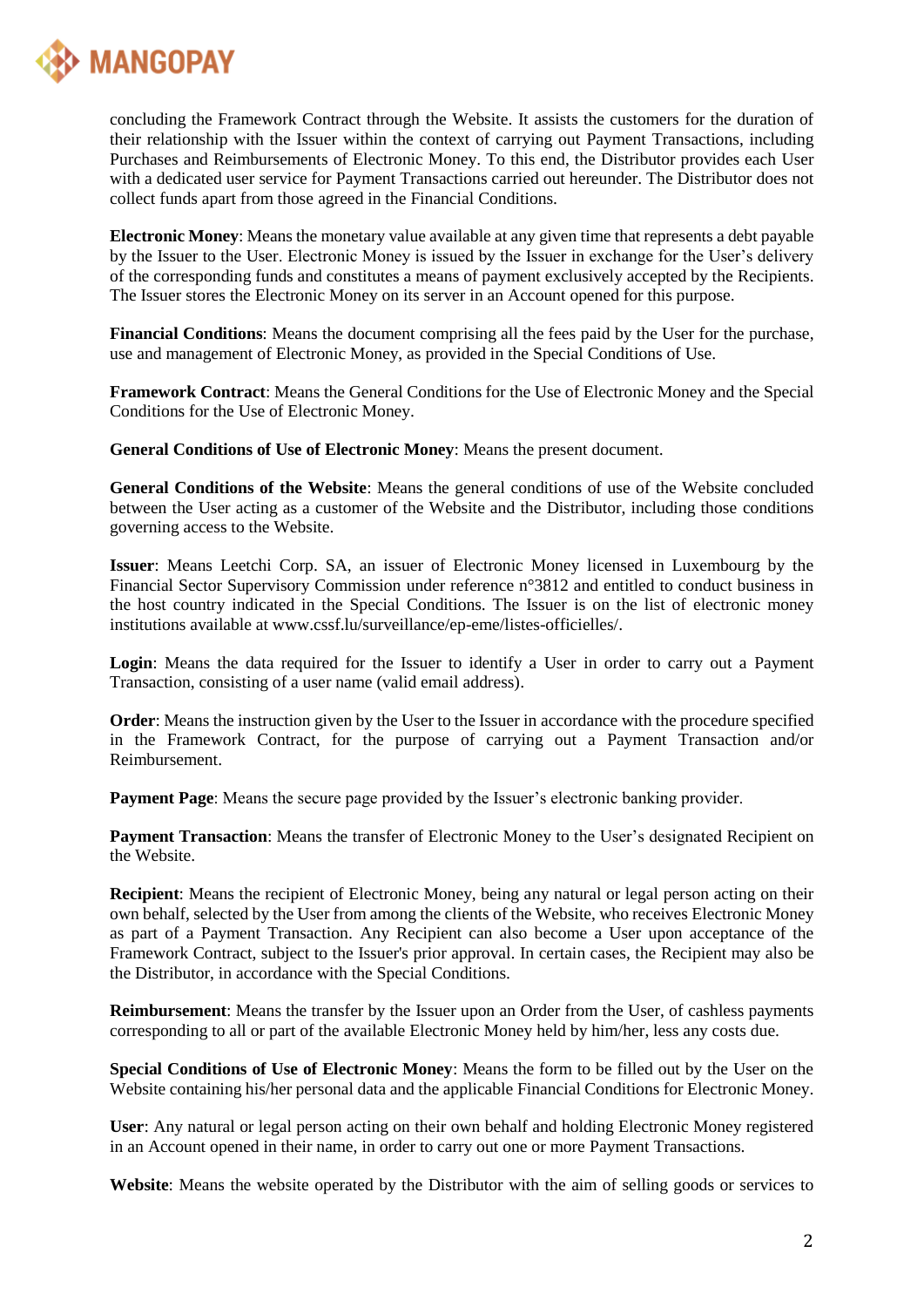

Users or to establish links between Recipients and Users. The address of the relevant Website is indicated in the Special Conditions.

**2. Purpose**

These General Conditions of Use of Electronic Money set out the conditions under which the Issuer will provide You with a means to pay the Recipients that you choose through the Website.

The proposed means of payment must be consistently prepaid by the User and will not be subject to any advance, credit or discount. It is based on the Electronic Money issued and managed by the Issuer.

The Issuer has authorised the Distributor to offer this means of payment to customers of the Website, to facilitate the conclusion thereof and to assist the Users for the duration of their relationship with the Issuer.

These General and Special Conditions of Use of Electronic Money constitute the whole Framework Contract entered into between the Parties regarding the issue, use and management of the Electronic Money issued by the Issuer. The User can, at all times and without any supplemental fees, obtain a copy of these documents on the Website. Only the Framework Contract shall be valid in case of any dispute between the parties.

**3. User Registration**

## **3.1 Necessary preconditions for User registration**

Any natural person of at least 18 (eighteen) years of age, with capacity to enter into legally binding contracts, as well as any legal person, resident of or registered in a European Union Member State or in a State party to the agreement on the European Economic Area or an equivalent third country that imposes the equivalent requirements regarding money laundering and the financing of terrorism, can request to open an Account, provided that they are a customer of the Website.

The User, a natural person, will be deemed to be acting exclusively for non-professional purposes.

**3.2 Registration procedure and procedure for opening an Account** 

You must provide the Distributor with:

- your surname, name, email address, date of birth and nationality (for natural persons); or
- the name, corporate form, capital, head office address, business description, identities of associates and executives, as well as a list of beneficial owners as defined by the regulations (for legal persons),

if the Distributor is not already in possession of this information.

You must indicate a Login, consisting of a User name and a password, or connect via your Facebook account. You are solely responsible for the use of your Login and maintaining the confidentiality of your Login. You agree not to use the Account, name or Login of another User at any time, or to disclose Your Login to a third party.

You must protect the secrecy of your Login and password at all times and never disclose it to another person. You must take reasonable steps to keep Your Login and password safe and prevent fraudulent use of Your Account. For example, You should keep information relating to Your Account in a safe place, You should not write down your Login and password and You should take care to ensure that other people do not oversee or hear you using your Login and password.

You agree to immediately inform the Distributor in the event that You suspect any unauthorised use of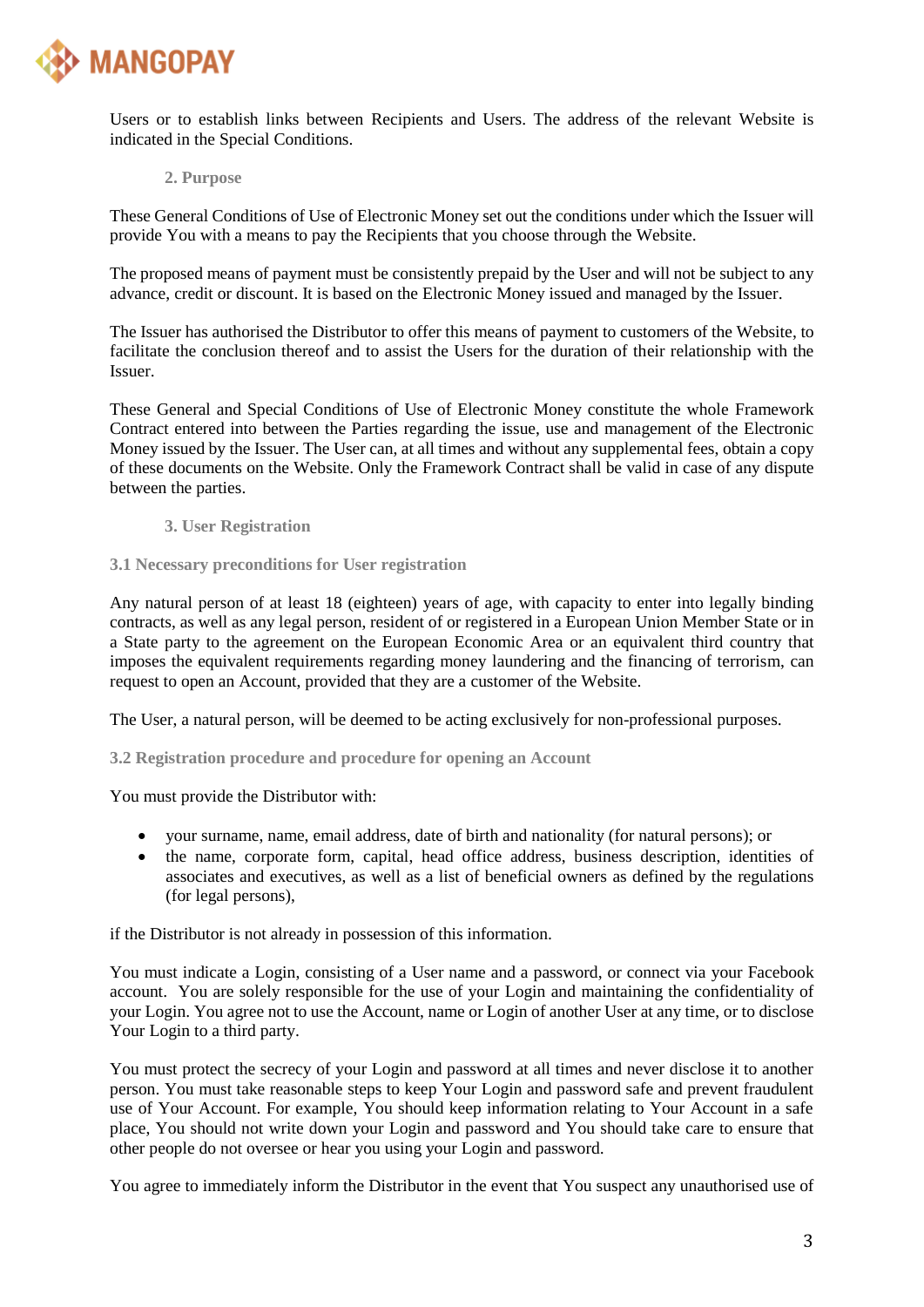

Your Account or Login.

The Issue reserves the right to immediately suspend or withdraw Your right to make Payment Transactions where: the Issuer has reasonable grounds to believe that there may be a breach in the security of your Account, the Issuer suspects unauthorised or fraudulent use of Your Account or the Issuer is required by law. If the Issuer decides to take such action, the Issuer will notify You in advance, except where this is not possible, in which case the Issuer will inform You at the earliest opportunity. The Issuer will not inform You if it would compromise its reasonable security measures or is otherwise unlawful. If the reasons for the Issuer's actions cease to exist, the Issuer will reinstate Your Account or issue You with new account details as soon as practicable.

After carefully reading the Framework Contract, You must accept it in accordance with the terms specified on the Website and must provide all information and relevant documents requested by the Distributor. By accepting the terms of the Framework Contract, You agree that the Distributor may transmit Your application to register as a User to the Issuer, together with all supporting documents received.

Only the Issuer can accept the Your registration as a User and open an Account in Your name. The Distributor will notify You if the Issuer accepts Your registration in accordance with the terms specified on the Website.

The Issuer may, without stating reasons and with no right to compensation to You, refuse an application to register as a User and to open an Account. You will be notified of this refusal by the Distributor in accordance with the terms specified on the Website.

In addition, the Issuer reserves the right to ask You, before any registration and at any point in the duration of the Framework Contract, for supplementary information and identification data for the purposes of identity checks, as well as any supporting documents that the Issuer may deem necessary.

You confirm upon submission of Your request to register to the Distributor and throughout the duration of the Framework Contract that:

- (a) (if You are a natural person) You are at least 18 (eighteen) years old;
- (b) You are legally competent to enter into this agreement;
- (c) You are acting on your own behalf and not for any other person; and
- (d) all information that You provided during registration is true, accurate and up-to-date.

#### **3.3 Account use limitations**

At the Issuer's discretion, a User who has not provided all the required documents as listed below may be expressly authorised by the Issuer to use his/her Account for the purchase of goods or services up to a limit of 2,500 Euros of Electronic Money held by a User within the same year, provided that this Electronic Money has not been subject to requests for reimbursement exceeding 1,000 Euros per year.

Upon receipt of all the documents listed below and provided that they are deemed satisfactory by the Issuer, the User may initiate reimbursements exceeding 1,000 Euros per year and hold an amount of Electronic Money exceeding 2,500 Euros per year. These Reimbursements will only be granted if the purchase or Reimbursement of Electronic Money is carried out to or from an account opened in the User's name with a payment services provider established in a European Union Member State or in a state party to the agreement on the European Economic Area or in a third country that imposes equivalent requirements regarding money laundering and the financing of terrorism.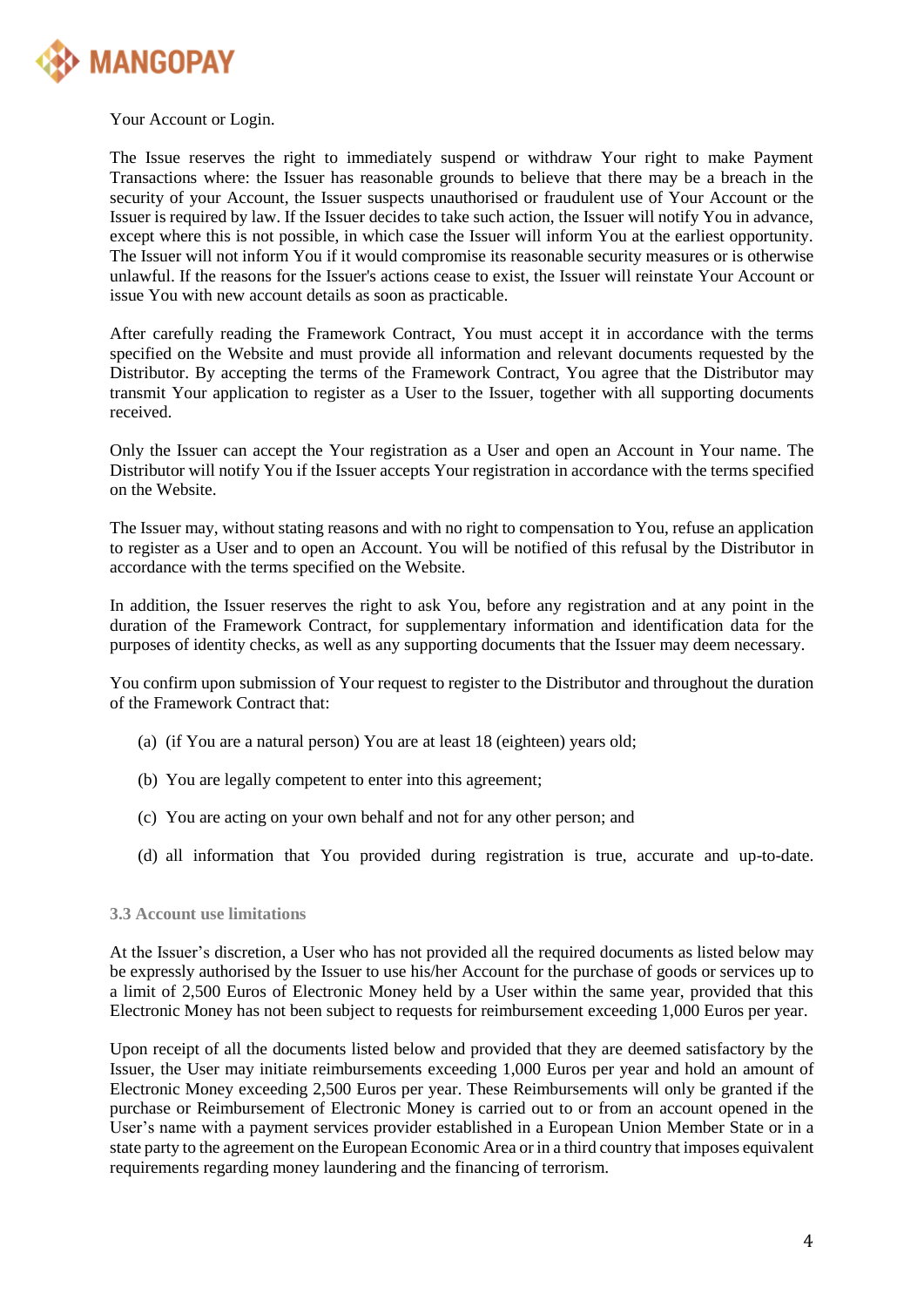

The documents required for any User who is a natural person in accordance with the above are as follows:

- A copy of an official and valid identity document (e.g. identity card, driving licence, or a passport for nationals of a country outside the European Union); and

- And, on request, a proof of residence which is less than 3 months old.

The documents required for any User who is a legal person in accordance with the above are as follows:

- An original or copy of an extract of the official register, less than three months old and stating the name, legal form, head office address and the identities of associates and executives;

- A certified copy of the statutes and any decisions appointing the legal representative; and

- where requested by the Issuer, a copy of the legal representative's identity card or passport and, where appropriate, of any beneficial owner.

It is expressly provided that the Issuer retains the right to request at any time additional documents regarding the User, the Recipient, the beneficial owner or any Payment Transaction or Reimbursement.

The Recipient is considered to be the recipient of the funds that have been transmitted by the User. Where appropriate, the Recipient agrees to provide his/her email address, date of birth and nationality, as well as the postal address of the person to whom the Recipient will pay the funds.

# **3.4 Communication between us**

The Issuer will contact You using the contact details You provided when You opened Your Account, or any updated contact details You have provided to the Issuer. It is Your responsibility to update the Issuer with any new contact information, including a change in address. The Issuer will send any correspondence to most recent email address or postal address You have provided to the Issuer for Your Account. You must advise the Issuer promptly of any change to Your contact details in the interests of security (including name or address) and provide appropriate supporting evidence required by the Issuer.

You can contact the Issuer by telephone call to the customer service department of the Distributor at the number indicated in the Special Conditions. All contact should initially be directed through the Distributor. If You wish to contact the Issuer directly, please email [contact@leetchi-corp.com.](mailto:contact@leetchi-corp.com)

**4. Operation of the Account**

# **4.1 Purchase of Electronic Money**

Electronic Money can be purchased by Card (or any other means accepted by the Issuer), in one or more instalments.

To carry out such a transaction, You must Login to the Website and place a money transfer order via the dedicated Payment Page. For any payment, You may be asked to enter a single-use code on the Payment Page, which You will receive on Your mobile phone. By using the Payment Page and, where applicable, entering the single-use code, You are giving Your consent to the Payment Transaction.

The Issuer may refuse any payment at its sole discretion and without giving rise to any right to compensation. The transaction is carried out by Your Card issuer. Any dispute concerning such transfer must be notified to Your Card issuer. The Issuer is not entitled to cancel such a transfer. Notwithstanding the foregoing, You may receive a Reimbursement of Electronic Money in accordance with article 4.4.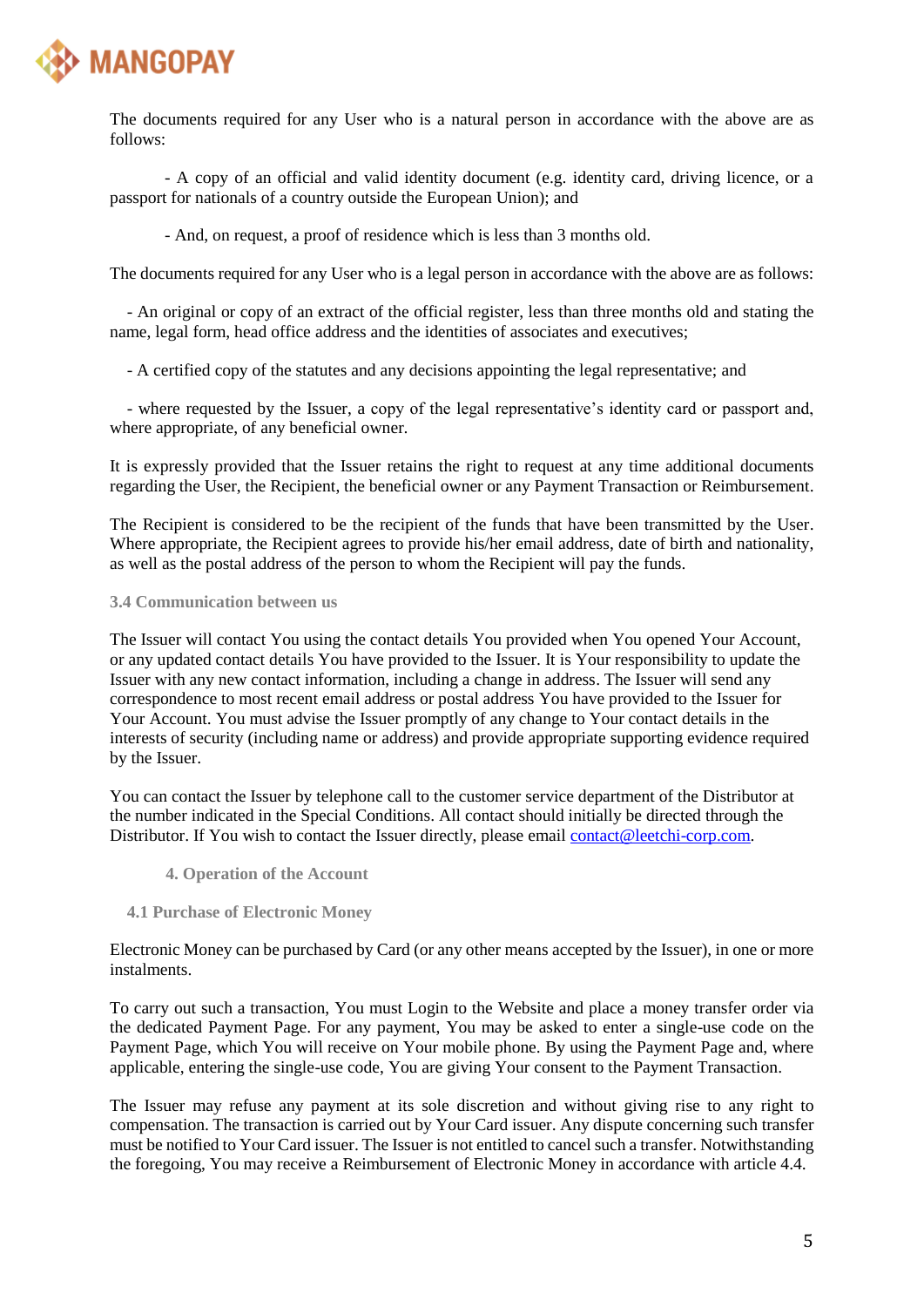

The registration of Electronic Money in the User's name is subject to the actual receipt of funds by the Issuer less the costs agreed in the Financial Conditions.

In the event that the transfer of funds is cancelled by the Card issuer following a dispute, for whatever reason, the Issuer may, upon receipt of the information, suspend or cancel any Payment Transaction, close the Account concerned, debit, at any time, the Account for the amount of Electronic Money corresponding to the funds of the cancelled transfer and recover the amount due from the User by any means.

## **4.2 Functioning of the Account**

The Electronic Money is stored for an indefinite duration on the User's Account by the Issuer under the agreed Financial Conditions.

The Electronic Money purchased is credited to the User's Account, following the receipt of the funds transferred by Card (or any other means accepted by the Issuer). The amount to be credited is equal to such funds less the corresponding costs as provided in the Financial Conditions.

Upon the User's Order, the Electronic Money corresponding to the amount of the Payment Transaction or Reimbursement is debited from its Account and the related costs, as provided in the Financial Conditions.

The Issuer is entitled, at any time, to reimburse an amount of available Electronic Money on the Account equal to the charges due and payable, as provided in the Financial Conditions.

The amount of Electronic Money available on the Account is automatically adjusted based on the Orders transmitted to the Issuer (or in the process of being transmitted), the Electronic Money issued, any charges due and payable and any cancellation of one of the aforementioned transactions hereunder.

# **4.3 The use of Electronic Money to carry out a payment Transaction**

Before transmitting an Order, the User must be sure to have a sufficient amount of Electronic Money available to cover the Payment Transaction amount and the related costs as agreed in the Financial **Conditions** 

Where appropriate, the User must acquire a sufficient amount of Electronic Money in accordance with article 4.1 before an Order can be legitimately transmitted to the Issuer for execution. The Electronic Money may be issued and stored by the User, provided that the corresponding funds are duly received by the Issuer. The Electronic Money may in no way be issued on the basis of a credit granted to the User.

As such, if the amount of available Electronic Money, at the date of execution of the Order by the Issuer, is lower than the amount of the Payment Transaction (fees included), the Order is automatically refused by the Issuer. The information about this refusal is made available to the User on the Website. This refusal may give rise to additional fees in accordance with the Financial Conditions.

The transmission terms of an Order by the User are as follows:

When carrying out a Payment Transaction, the User logs on to the Website by entering his/her Login and password or by connecting through his/her Facebook account. The User completes the relevant form on the Payment Page and, where appropriate, provides the supporting documents requested by the Issuer. The form should include the following components: the Payment Transaction amount; the currency, which may only be the currency of the Electronic Money; the details required to identify the Recipient; the date of execution of the Order; and any other required information. The User then gives his/her consent to the Order and the Order becomes irrevocable when the User clicks on the validation tab on the form. The User then receives a confirmation email on a date referred as the 'Date of Receipt'.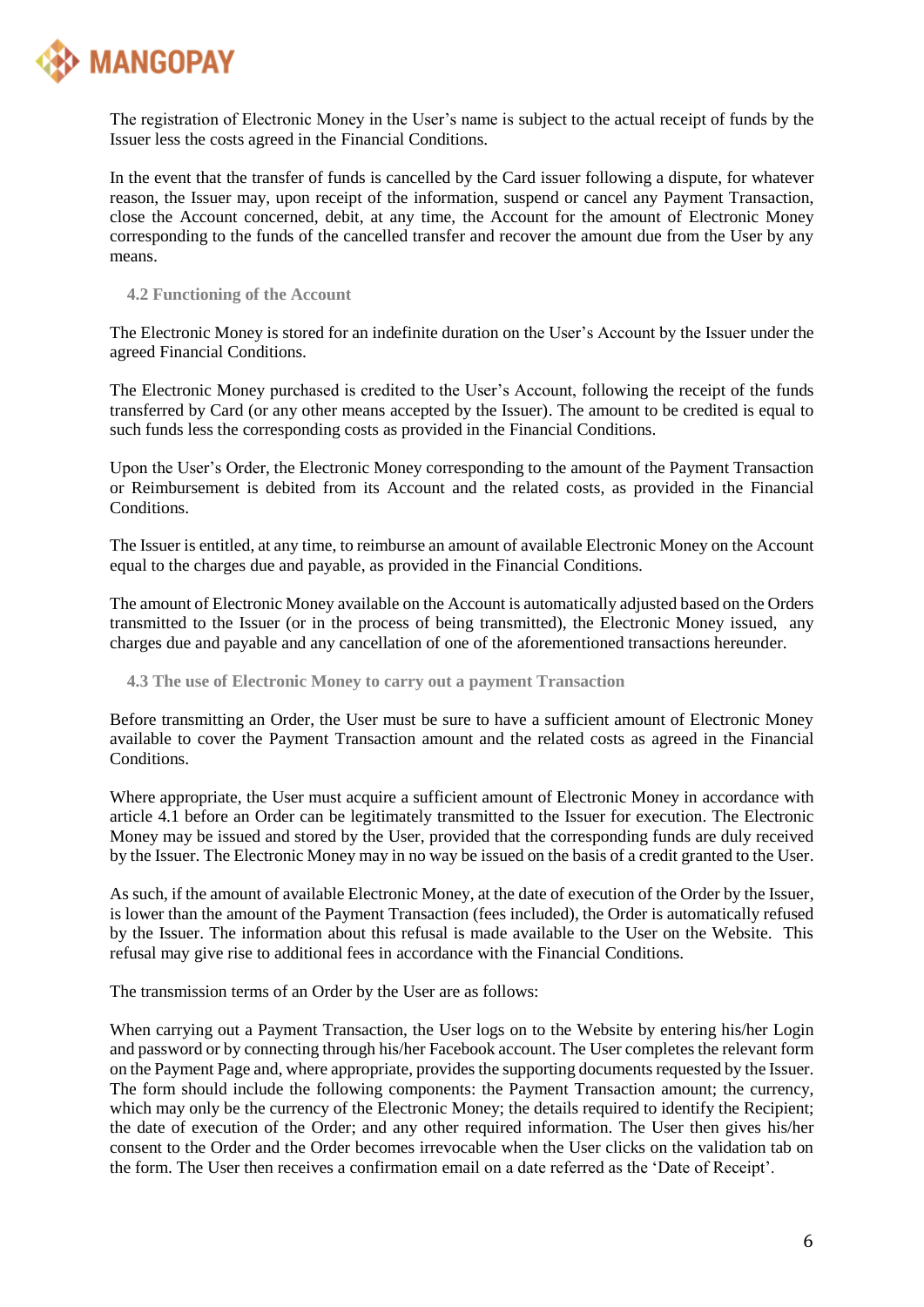

In certain cases, the User may fill in a single form containing the purchase of Electronic Money as provided in article 4.1 and an Order in compliance with the previous paragraph.

Execution of the Order

The Electronic Money is debited from the User Account to be credited to the Recipient Account, following the User instructions. As such, the Recipient may open an Account in accordance with article 3.2 in order to receive the Electronic Money if he/she is not already a User. Where appropriate, the funds corresponding to the Electronic Money transferred to the Recipient can be directly reimbursed to a bank account or a payment account opened in the name of the Recipient upon the receipt by the Issuer of the relevant account details. For this purpose, the Recipient must provide the IBAN number and SWIFT code of his/her bank or payment account as well as his/her address. This account must be opened by a bank or a payment institution, based in a European Union Member State or in a State party to the agreement on the European Economic Area.

It is agreed between the Parties that the Payment Transaction will be executed, at the latest, on the next Business Day following the Date of Receipt if the Recipient has an Account. If the Recipient does not have an Account, the Payment Transaction will be executed as soon as an Account is opened or on the date the Issuer receives the bank or payment account details of the Recipient to whom the funds are due.

If the Date of Receipt is not a Business Day, the Issuer will be deemed to have received the Order on the following Business Day.

**4.4 Transmission and execution of an Order for Reimbursement**

When the User wishes to transmit an Order for Reimbursement, the User identifies him/herself on the Website by indicating his/her Login and password or by connecting through his/her Facebook account. The User completes the relevant form on the Payment Page and, where appropriate, provides the supporting documents requested by the Issuer. The form must contain the following components: the Reimbursement amount, the currency, which may only be the currency of the Electronic Money, the date of execution of the Order and any other required information. The User then gives his/her consent to the Order and the Order becomes irrevocable when the User clicks on the validation tab on the form. The User then receives a confirmation email on a date referred as the 'Date of Receipt'.

The Reimbursement of electronic money purchased by Card by a User will occur by crediting the Card used by the User to purchase such Electronic Money.

Where applicable, the Reimbursement will be carried out by money transfer to the bank account or payment account of the User (using the details for the relevant bank account or payment account already provided by the User to the Issuer ('Date of Notification'). It is agreed between the Parties that the Reimbursement will be carried out, at the latest, on the next Business Days following the Date of Receipt or the Date of Notification as appropriate.

If the Date of Receipt is not a Business Day, the Issuer will be deemed to have received the Order on the following Business Day.

# **4.5 Withdrawal of an Order**

An Order may not be withdrawn by the User after the date on which it is deemed irrevocable as indicated above.

**5. Login objection, Transaction dispute and Reporting** 

**5.1 Login objection**

The User must inform the Distributor of the loss or theft of his/her Login, or misuse or unauthorised use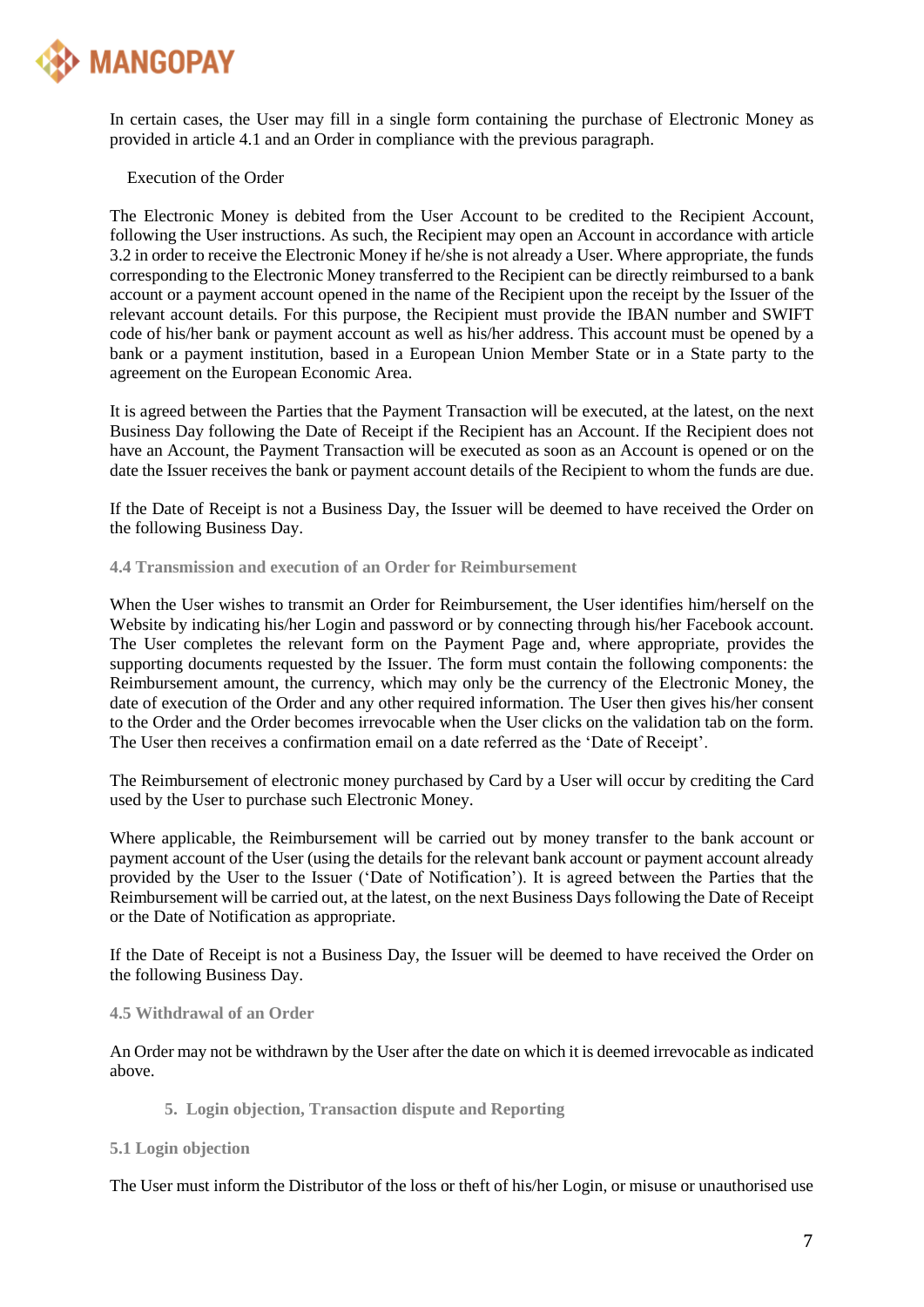

of his/her Login or data as soon as he/she becomes aware of this fact in order to request that the Login be blocked. Such a declaration should be made:

- by telephone call to the customer service of the Distributor at the number indicated in the Special Conditions;

or

- directly by email through the contact form available on the Website.

On receipt of the notification, the Issuer, through the Distributor, will immediately block Your Account. The event will be recorded and time stamped. A time stamped objection number will be communicated to the User. A written confirmation that Your Account has been blocked will be sent to You by the Distributor by email. The Issuer is responsible for the file at an administrative level and retains all the data for 18 (eighteen) months. Upon written request by the User and before expiration of such a deadline, the Issuer will communicate a copy of this objection.

The Issuer and Distributor shall not be held liable for the consequences of any request to block Your account that is made by a person who is not the User.

An objection request is deemed to be made at the date and hour of its actual receipt by the Distributor. In case of theft or fraudulent use of the Login, the Issuer is entitled to request, through the Distributor, [a receipt or a copy of the complaint][information about the circumstances leading to the alleged theft or fraudulent use from the User who undertakes to respond as soon as possible.

## **5.2 Transaction Dispute**

For any claim concerning Payment Transactions or Reimbursements executed hereunder by the Issuer, the User is advised to consult the customer service department of the Distributor or the address indicated for this purpose in the General Conditions of the Website.

If You notify the Issuer that the Issuer has incorrectly executed an Order, the Issuer will refund the amount of the incorrectly executed Payment Transaction and the Account will be restored to its former state before the receipt of the Order without undue delay. The Order is then resubmitted correctly.

A User who wishes to dispute a Payment Transaction not authorised by him/her shall contact the customer service department of the Distributor by telephone (contact details shown on the Website) as soon as possible after becoming aware of the anomaly and within 13 months of the date of the Account registering the Payment Transaction. After validation of the legitimacy of the request, the Issuer will immediately arrange for the refund of the amount of the unauthorised Payment Transaction and restore the Account to the amount it would contain if the disputed transaction had never been executed, including any interest and related charges.

In the event of loss or theft of Your security information (Login and password), or where You have failed to keep your security information safe, You may be responsible for unauthorised transactions carried out before notification of the dispute, up to a maximum of 50£. However, You may be responsible for a greater amount if You have acted fraudulently, have not used your Account in accordance with the Framework Contract or otherwise through Your fault. Except where You have acted fraudulently, You will not be responsible for any losses incurred in respect of unauthorised Payment Transactions arising after you have notified the Issuer of the lost, theft, misappropriation or authorised use of your Account details.

The User may dispute an authorised transaction whose exact amount is undefined or those whose final amount is not that which he/she could have reasonably expected taking into account his/her profile, previous expenditures and the Framework Contract conditions. This request must be submitted to the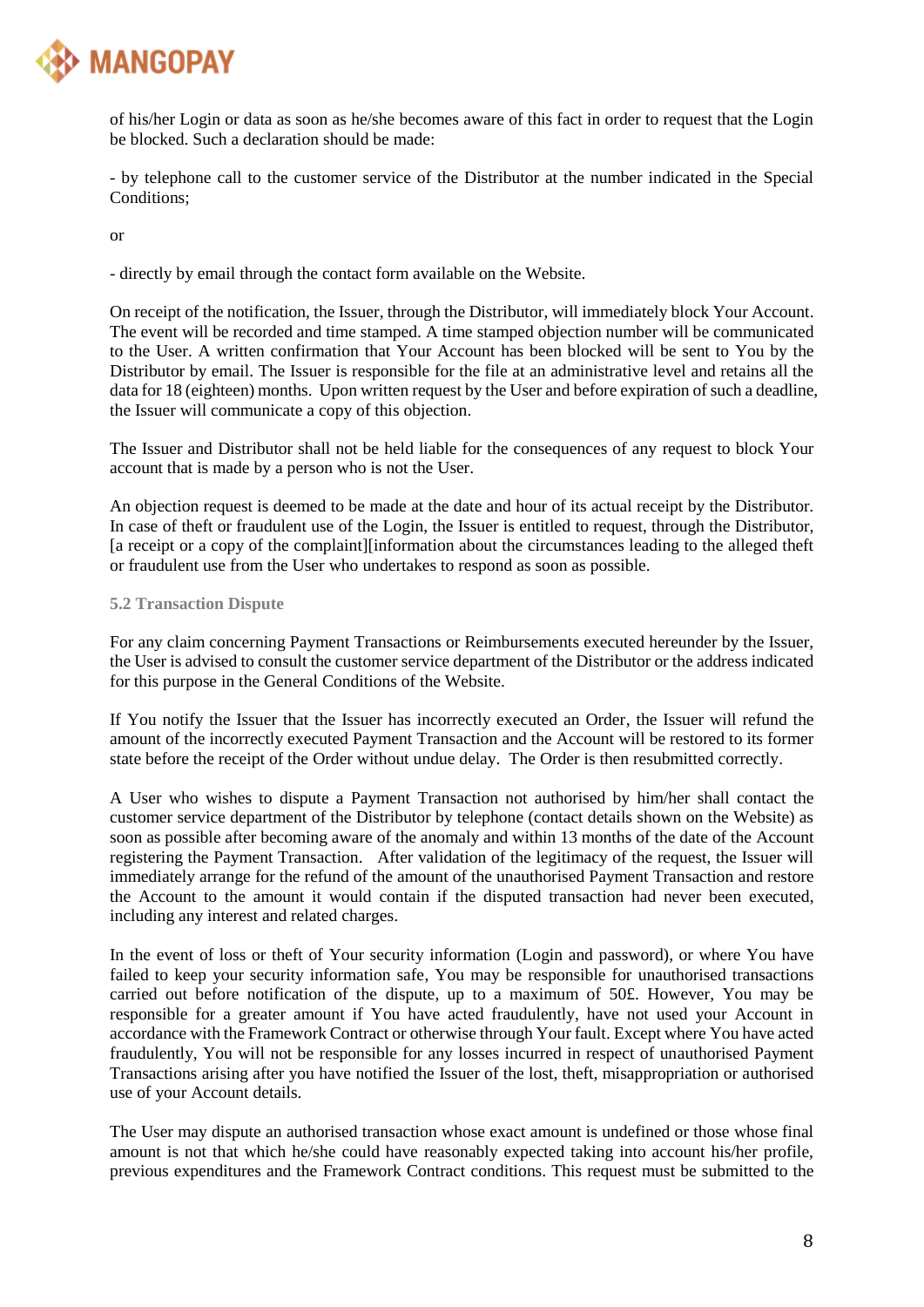

Issuer within 8 weeks of the execution of the Order on the Account. The Issuer must reimburse the User within a period of 10 Business Days after receipt of the request, if the latter proves justified, taking into account applicable laws, and whether the request consists of all the components necessary for examination by the Issuer. The Issuer reserves the right to refuse such a reimbursement, which will be explained and notified to the User. The latter will provide the necessary information in order to determine the circumstances of the Payment Transaction. The Issuer reserves the right not to reimburse the fees resulting from the Payment Transactions concerned. The fees indicated in the Special Conditions may be collected in the case of a non-justified Payment Transaction dispute.

# **5.3 Reporting**

The User may access, at any time, on its personal page on the Website, the indicative amount of Electronic Money available on his/her Account.

The User has, on his/her personal page on the Website, a statement of Payment Transactions carried out on the Account. The User is advised to pay careful attention to the list of these Transactions.

The Issuer shall make available to the User upon written request a monthly statement of the Account, covering the 13 previous months.

## **6. Amendment of the Contract**

The Issuer reserves the right, at any time, to amend the General Conditions of Use of Electronic Money. Such amendments will be sent by email to all Users at least two (2) months' before they take effect.

If You are not happy with any amendments that the Issuer plans to make to the General Conditions of Use of Electronic Money, You can terminate the General Conditions of Use of Electronic Money immediately and without paying a charge. If You do not end the General Conditions of Use of Electronic Money before the proposed amendments take effect, the Issuer will consider that You have agreed to the amendments. The relationship between the Parties after the date the amendments come into force shall be governed by the new version of the General Conditions of Use of Electronic Money.

It is therefore important that the User reads his/her emails and regularly reads the General Conditions of Use of Electronic Money available on the Website at any time.

#### **7. Security**

The Issuer undertakes to provide its services in accordance with the applicable and professional laws and regulations. In particular, the Issuer will make every effort to ensure the security and confidentiality of the User's data, in compliance with current regulations in force.

The Issuer reserves the right to temporarily suspend access to the Account on line for technical, security or maintenance reasons, without these operations being eligible for any compensation. The Issuer will limit this type of interruption to a necessary minimum.

The Issuer cannot, however, be held liable to the User for possible errors, omissions, interruptions or delays produced by the Website resulting in an unauthorised access to the latter. Nor can the Issuer be held liable for thefts, destruction or unauthorised communications of data arising from unauthorised access to the Website. In addition, the Issuer will not be involved in the existing legal relationship between the User and the Recipient of the Payment Transaction. The Issuer cannot be held liable for faults, wilful default or negligence of the User or Recipient towards each other.

The Distributor is solely responsible for the security and confidentiality of the data exchanged within the framework of the use of the Website, in accordance with the General Conditions of the Website. The Issuer is responsible for the security and confidentiality of the data that it exchanges with the User within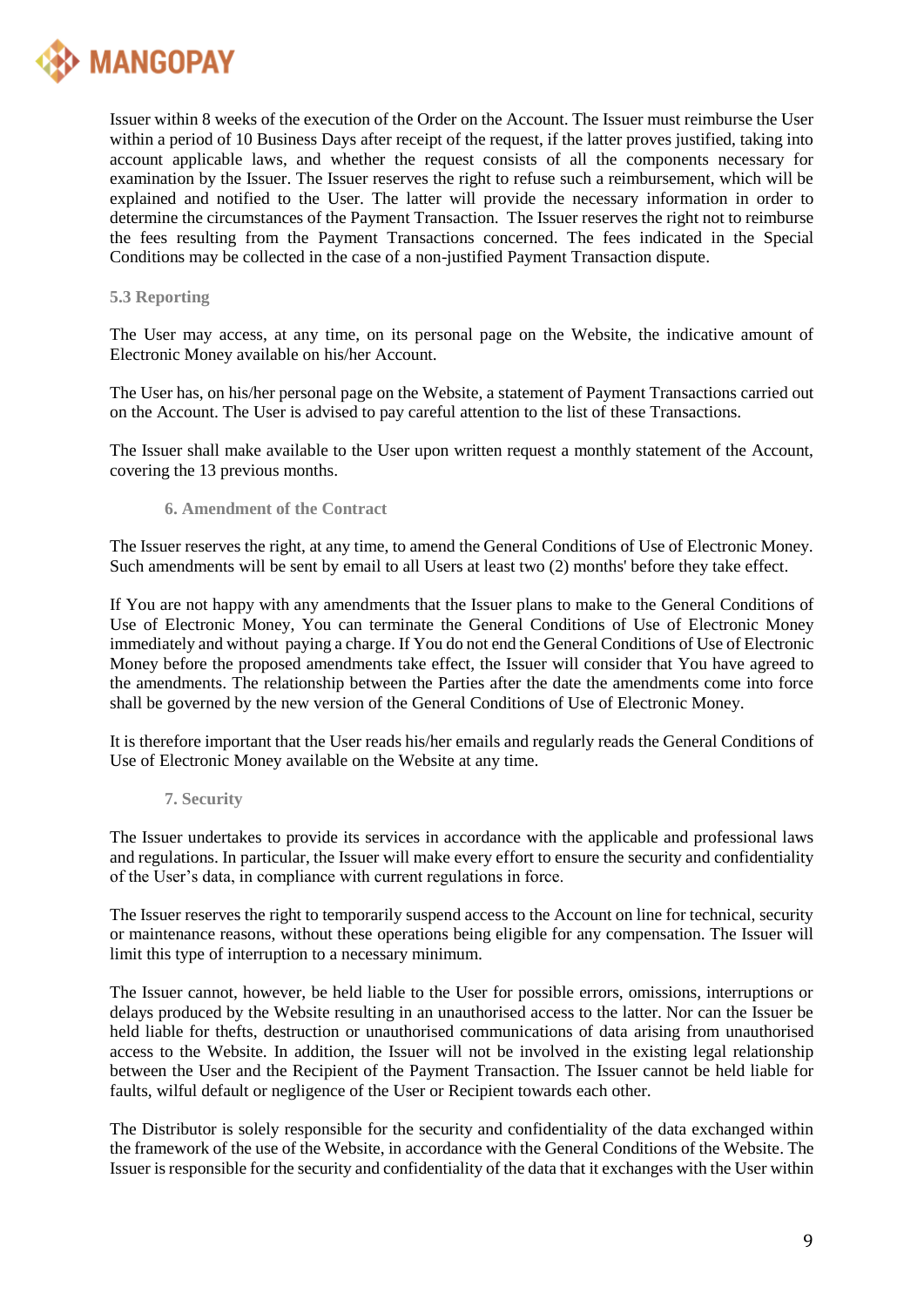

the context of these General Conditions of Use of Electronic Money in respect of the creation and management of the Account, as well as the Payment Transactions associated with the Account.

# **8. Limitation of Issuer liability**

The Issuer will not intervene in any way in the legal and commercial relationships and any litigation arising between the Recipient and the User. The Issuer has no control over the compliance, security, legality, characteristics and appropriateness of the products subject to a Payment Transaction. In this respect, it is up to the User to obtain all useful information before proceeding to the purchase of a product or service, the collection of funds or any other transaction, in full knowledge of all the considerations involved. Any transaction carried out by the User gives rise to a contract directly formed between him/her and the Recipient(s) with whom the Issuer has no contact. The Issuer cannot, under any circumstances, be held liable for the non-performance or poor execution of obligations that may result, or possible damages caused to the User in this respect.

If the Issuer fails to comply with the Framework Contact, the Issuer is responsible for any loss or damage You suffer that is a foreseeable result of the Issuer breaching this contract or failing to use reasonable care and skill when providing its services under the Framework Contract, but the Issuer is not responsible for any loss or damage that is not foreseeable or which is not caused by its failures. Loss or damage is foreseeable if either it is obvious that it will happen or if, at the time the contract was made, both the Issuer and You knew it might happen.

You acknowledge and agree that the Issuer will not be responsible to You for any loss or damage You suffer in connection with the use of the Issuer's service where such loss or damage is caused by Your acts or omissions or by those of a third party including, but not limited to:

- (a) Your failure to provide the Issuer with accurate, complete and up to date information; or
- (b) You losing or allowing third parties to gain access to your Login and password.

The Issuer will take reasonable care to ensure that any data it holds in relation to You and Your Accounts is secure. However, You acknowledge and agree that a service provided via the internet cannot be completely secure and the Issuer will only be responsible to You for loss or damage to Your data to the extent that it is caused by the Issuer's failure to take such reasonable care.

Whilst the Issuer will use its reasonable efforts to make sure that its service is available to You when You want to use it, the Issuer makes no promise or guarantee that its service will be uninterrupted or error free and the Issuer will not be responsible to You for such errors or interruptions.

The Issue will not be responsible to You for any loss of profit, loss of business, business interruption or loss of business opportunity.

# **9. User Commitments**

The User guarantees that no part of its profile on the Website will harm the rights of third parties or is contrary to the law, to public order or to accepted principles of morality.

The User undertakes not to:

- Execute the Framework Contract in an illegal manner or in conditions that are likely to damage, deactivate, overload or impair the Website;
- Assume the identity of another person or entity, falsify or conceal his/her identity or age, or create any false identity; or
- Disseminate personal data or information concerning a third party, such as postal addresses, telephone numbers, email addresses, bank card numbers etc.

In the event of User default, the Issuer reserves the right to take any appropriate measures in order to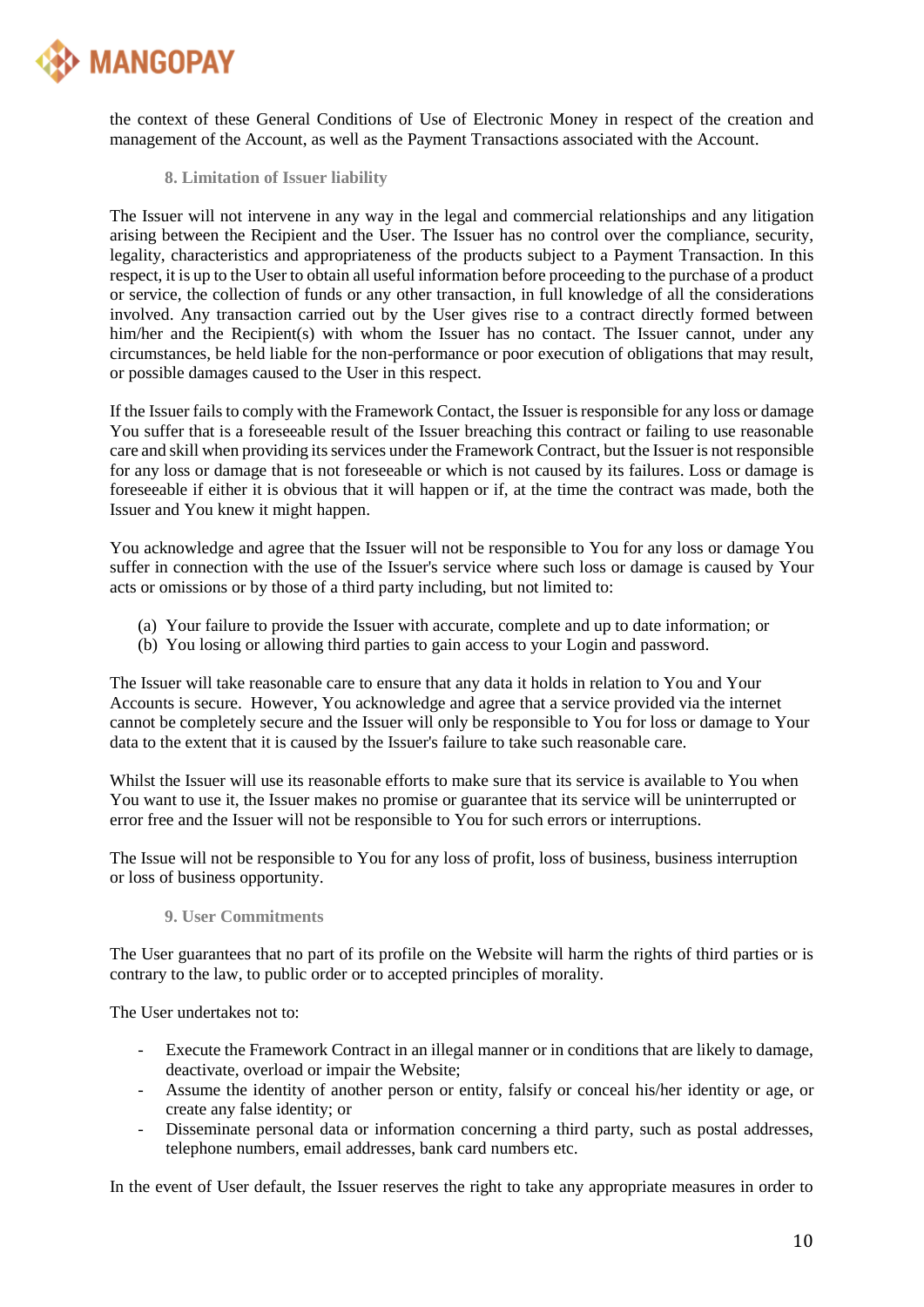

stop the relevant actions. The Issuer will also be entitled to suspend and/or block access to the Account.

# **10. Duration and Termination**

The Framework Contract is concluded for an unlimited period. It is applicable from the date of receipt by the User of the email from the [Issuer] confirming his/her registration with the [Issue].

The User can terminate the Framework Contract at any time on 30 (thirty) calendar days' advance notice to the Issuer. The Issuer can terminate the Framework Contract at any time on two months' advance notice to the User.

Such termination shall also constitute the termination of the entire Framework Contract and consequently the closure of the Account.

To terminate the Framework Contract, the terminating Party shall transmit a notice of termination to the other Party by registered letter with proof of delivery to the postal address indicated in the Special Conditions.

The User shall indicate his/her bank or payment account details in the termination letter enabling the Issuer to reimburse him/her with the available Electronic Money. In the absence of such information, the Issuer shall follow the Reimbursement instructions entailing the Reimbursement by credit to the Card used for the purchase of Electronic Money. The Issuer has no further obligations after having confirmed with the User the transfer to the bank account indicated or the credit to the Card of the amount of the Electronic Money.

In the event of gross default, fraud or lack of payment on the part of the User, the Issuer reserves the right, without cause or prior notice, to suspend or terminate these conditions by sending an email accompanied by a registered letter with proof of delivery.

In the event that a successor to the Issuer is nominated to issue the Electronic Money distributed on the Website, it is the responsibility of the Distributor to obtain the User's express written consent to this change, about the amount of Electronic Money available and to indicate the arrangements for the transfer of funds corresponding to the available Electronic Money to the Issuer.

It is envisaged that the Framework Contract will be automatically terminated in the event of new circumstances affecting the ability of one Party to commit to these conditions.

#### **11. Right of Cancellation**

The User has a period of 14 (fourteen) calendar days to cancel the Framework Contract, without having to either justify any reason or sustain any penalty. This deadline for cancellation shall start from the day of the User's registration.

The User must notify its decision to cancel within the prescribed deadline to the Distributor's customer service department by telephone or email and send a letter of confirmation to the address of the customer service department of the Distributor. In respect of the exercise of a right of withdrawal by the User, the Framework Contract will be cancelled without any fees charged to the User.

In the event that a User has already benefited from the service and is in possession of Electronic Money at the date of the withdrawal, he/she must transmit his/her bank account details to the Distributor in order to allow the Issuer to reimburse the User with Electronic Money.

# **12. Anti-money laundering and terrorism financing**

The Issuer is subject to applicable legislation regarding the combating of money laundering and the financing of terrorism. As a result, the Issuer must obtain information from any User, for any transaction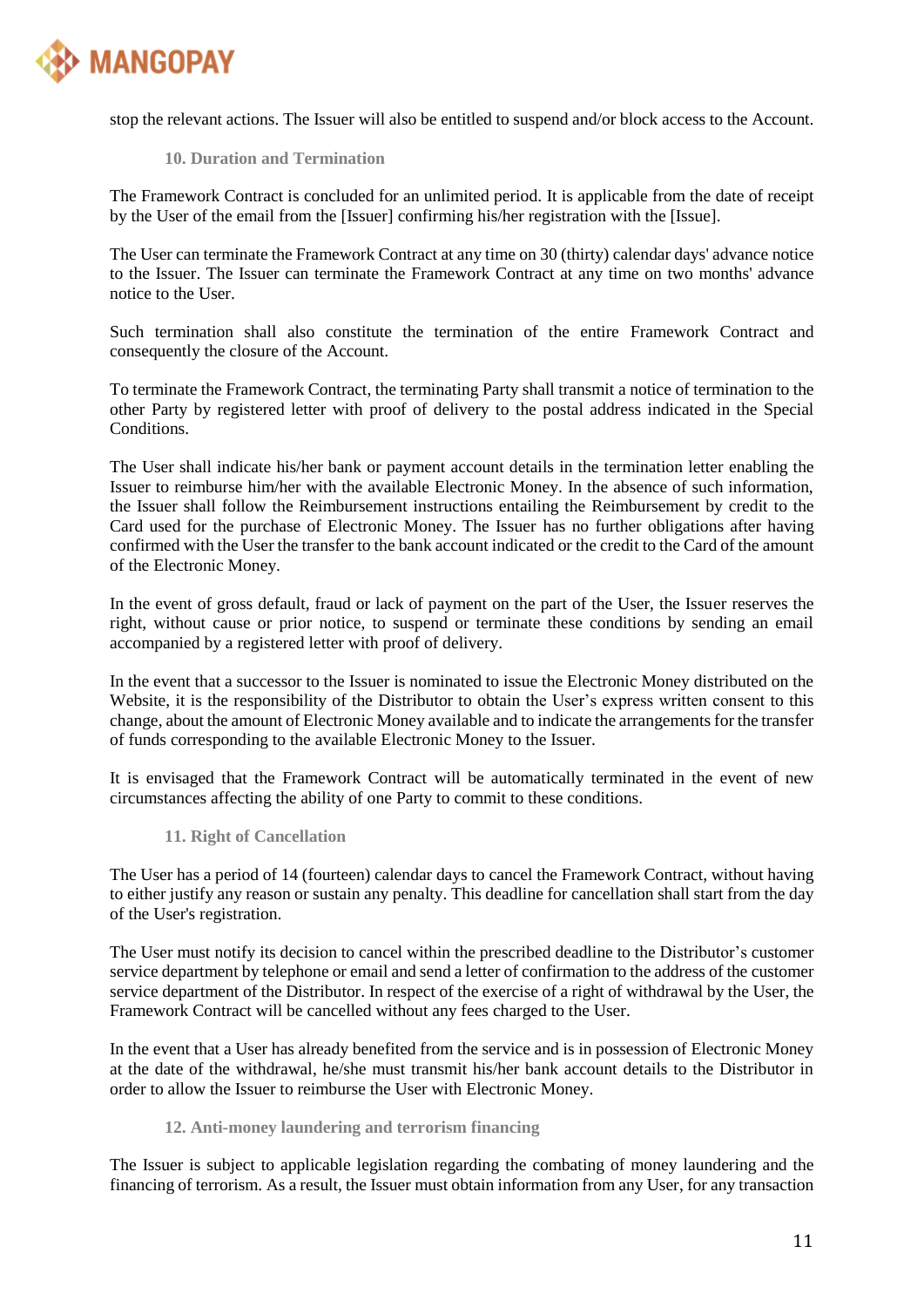

or business relationship, of the origin, purpose and destination of a transaction or opening of an Account. In addition, the Issuer must take all the steps necessary to identify the User and, where appropriate, the Recipient owner of the Account and/or any Payment Transactions linked to the Account.

The User recognises that the Issuer can, at any time, stop or delay the use of a Login, access to an Account or the execution of a Payment Transaction or a Reimbursement in the absence of sufficient information pertaining to its purpose or nature. He/she is informed that a transaction carried out within the framework of these conditions may be subject to the national financial intelligence unit's right to disclosure.

The User can, in accordance with the legislation, access all of the information disclosed, provided this right to access does not undermine the purpose of the fight against money laundering and terrorism financing of terrorism, where this data concerns the applicant.

No prosecutions or civil liability actions can be brought or any professional sanction taken against the Issuer, its managers or employees who have reported their suspicions in good faith to the national authority.

**13. Personal data and professional secrecy**

The User's personal data provided in connection with the opening of the Account, is used by the Issuer for the purposes of managing his/her Account, Payment Transactions and Reimbursements.

The User agrees that his/her contact details and personal information obtained by the Issuer in connection with the Framework Contract may be transmitted to operational providers, with whom the Issuer has a contractual relationship, with the sole purpose of executing Payment Transactions and providing the services under the Framework Contract, provided that these third party recipients of personal data are subject to regulations guaranteeing a sufficient level of protection. The list of the third party recipients of the User's data is available upon request from the Issuer's compliance manager at the following address: contact@leetchi-corp.com. This information is stored by the Issuer or by any company authorised to do so in accordance with legal and regulatory rules.

The User will be informed prior to any transfer of his/her personal data outside the European Union. In such a case, the Issuer undertakes to respect the regulations in force and to put in place any measure necessary in order to guarantee the security and confidentiality of data transferred in such a way.

Certain information collected and held by the Issuer thereunder may give rise to the rights of access and correction. Any User may, at any time, obtain a copy of the information pertaining to him/her upon request addressed to the Issuer's customer correspondent at the following address: contact@leetchi.com. He/she may request the deletion or correction of this information by letter to the Issuer at the address found at the beginning of this document. The User may, at any time, object to receiving commercial solicitations, amend his/her contact details or object to their disclosure by sending a notification by registered mail or e-mail to the customer service address of the Issuer.

The Issuer will store the personal information and data for a maximum legal or regulatory period applicable depending on the purpose of each type of data processing.

The conditions for the collection, possession and access to personal data obtained by the Distributor and under his/her responsibility in terms of accessing the Website, are governed by the General Conditions of the Website as well as the privacy policy, which is available on the Website.

# **14. Inactive Accounts**

Any Account that is inactive for a period of 12 (twelve) months will receive a notification of inactivity by email from the Issuer followed by a reminder a month later.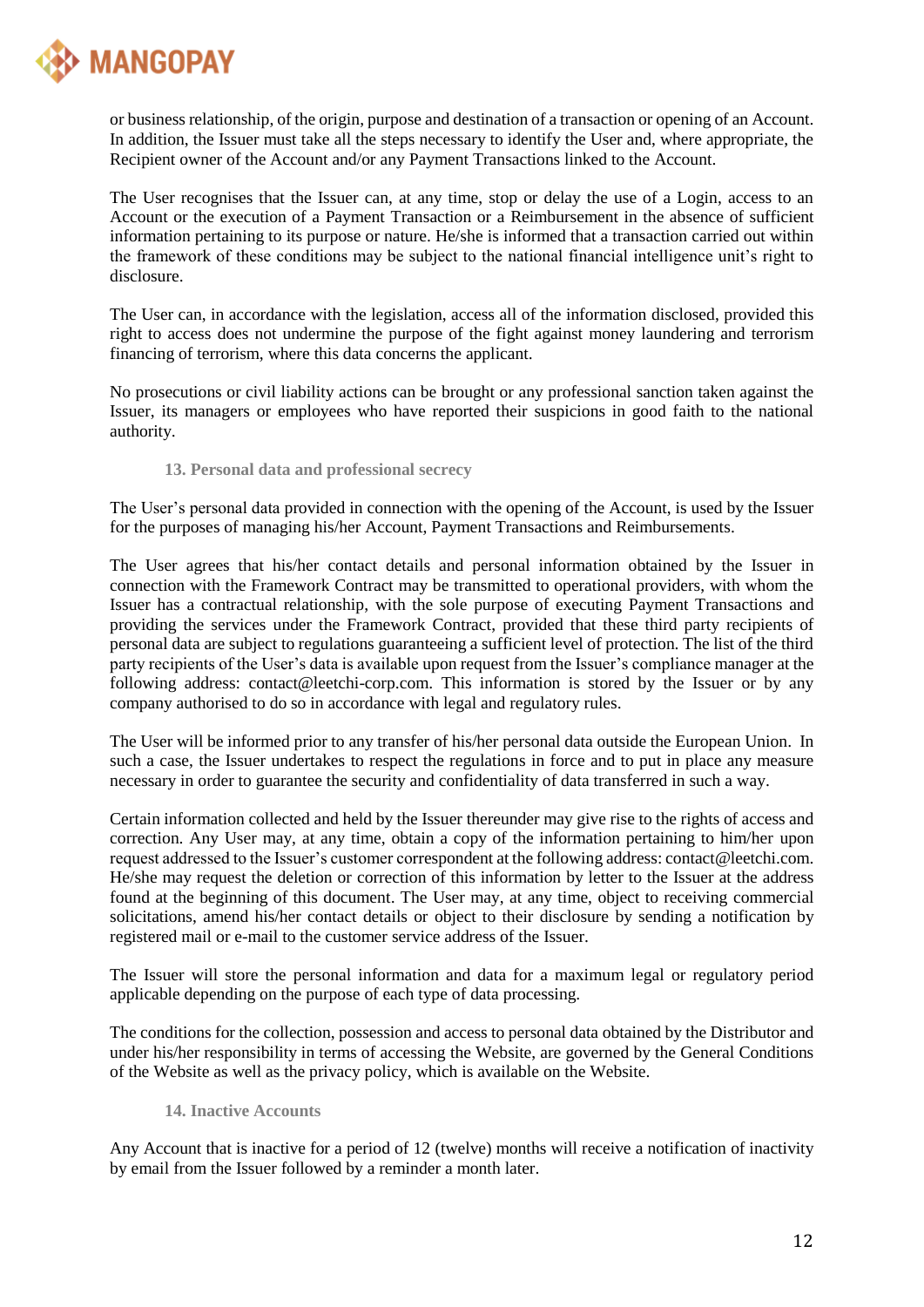

If there is no response or use of available Electronic Money within this period, or in the event of the death of the User, the Issuer may close the Account and keep it active for the sole purpose of the Reimbursement of Electronic Money. The right of Reimbursement may be subject to time limits pursuant to the law of the residence of the User, with such time limits starting from the last transaction on the Account. In the event of death, the Electronic Money can only be reimbursed to the User's assignee.

An Account that has been closed will not permit the further use of Electronic Money.

**15. Events Outside The Control of a Party**

Neither Party will be liable or responsible for any failure to perform, or delay in performance of, any of their obligations under the Framework Contract that is caused by an Event Outside The Control of a Party.

An Event Outside The Control means any act or event beyond a Party's reasonable control, including without limitation strikes, lock-outs or other industrial action by third parties, civil commotion, riot, invasion, terrorist attack or threat of terrorist attack, war (whether declared or not) or threat or preparation for war, fire, explosion, storm, flood, earthquake, subsidence, epidemic or other natural disaster, or failure of public or private telecommunications networks.

**16. Independence of contractual provisions**

If any of the provisions of the Framework Contract is held invalid or unenforceable, it shall be deemed deleted and will not invalidate the other provisions.

If one or more of the provisions of the Framework Contract lapses or is declared as such under any law or regulation or following a final decision of a court of competent jurisdiction, the other provisions will retain their binding force and scope. The provisions considered null and invalid would then be replaced by provisions closest in scope and meaning to those initially agreed.

**17. Protection of funds**

The collected funds are protected against any claims from other creditors of the Issuer, including in the event of enforcement proceedings or insolvency proceedings against the institution.

The User's funds are deposited at the end of each Business Day into an account opened with a Bank and are ring fenced by the Bank.

# **18. Non-transferability**

The Framework Contract cannot be subject to a complete or partial transfer by the User, whether against payment or free of charge. It is therefore forbidden to transfer to a third party any rights or obligations that the User owns hereunder. In the event of breach of this prohibition, in addition to the immediate termination hereof, the User may be held liable by the Issuer.

**19. Fees**

The services offered hereunder are charged by the Distributor on its behalf and on the behalf of the Issuer in accordance with the Financial Conditions.

The Fees due by a User to the Issuer may be paid with available Electronic Money (stored on the User Account) reimbursed at the Issuer sole discretion.